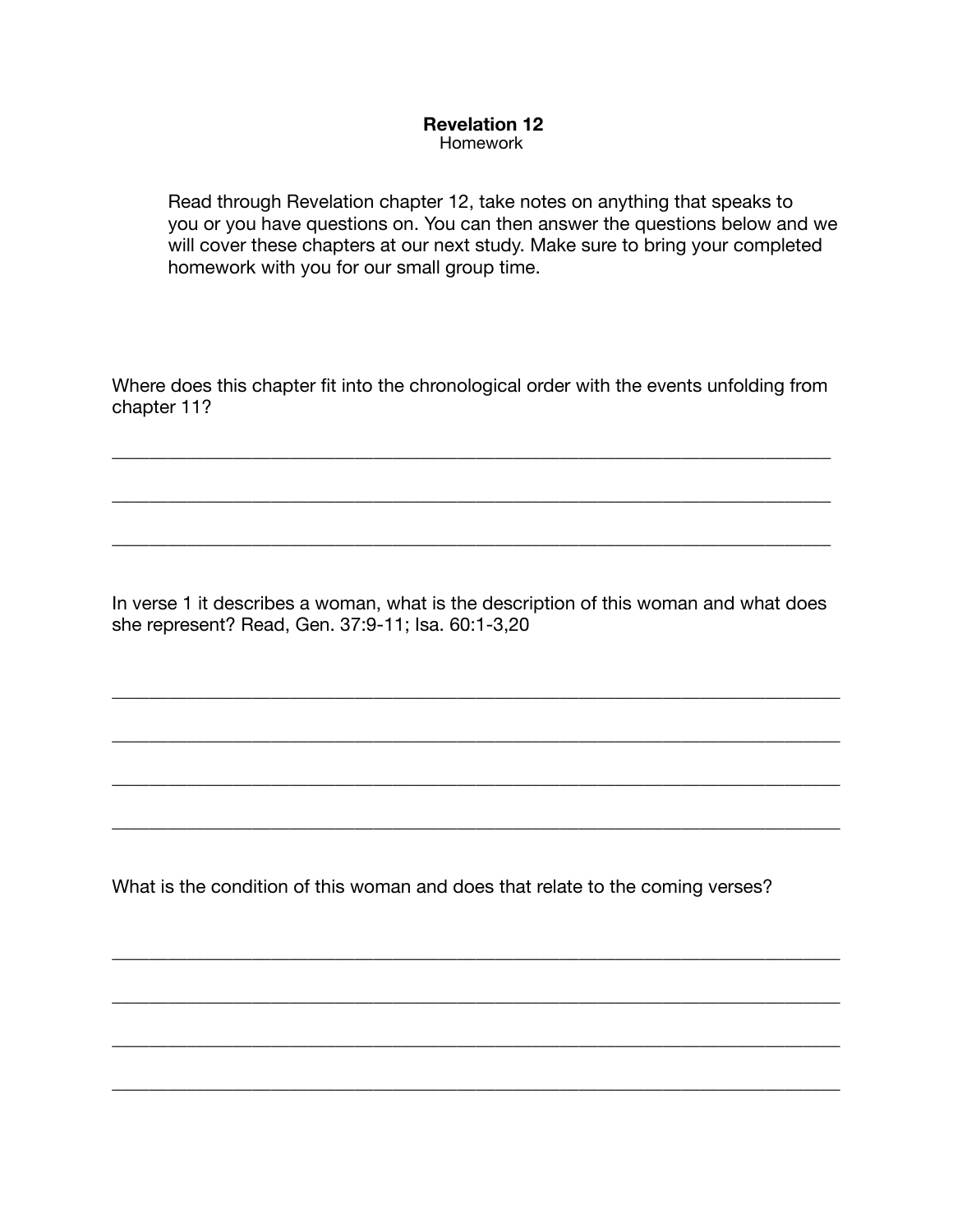In verse 3 another wonder appears to John, who is this beast and how does John describe him? Read, Dan. 7:7-8, 24; Rev. 13:1

The casting down of a third of the stars out of the sky is represented of what? What can we imply about the power of this dragon?

A 3d wonder John writes about is the man-child was snatched up to God and to His throne (verse 5.) What is this referring to? Read, Ps. 2:9; Rev. 19:15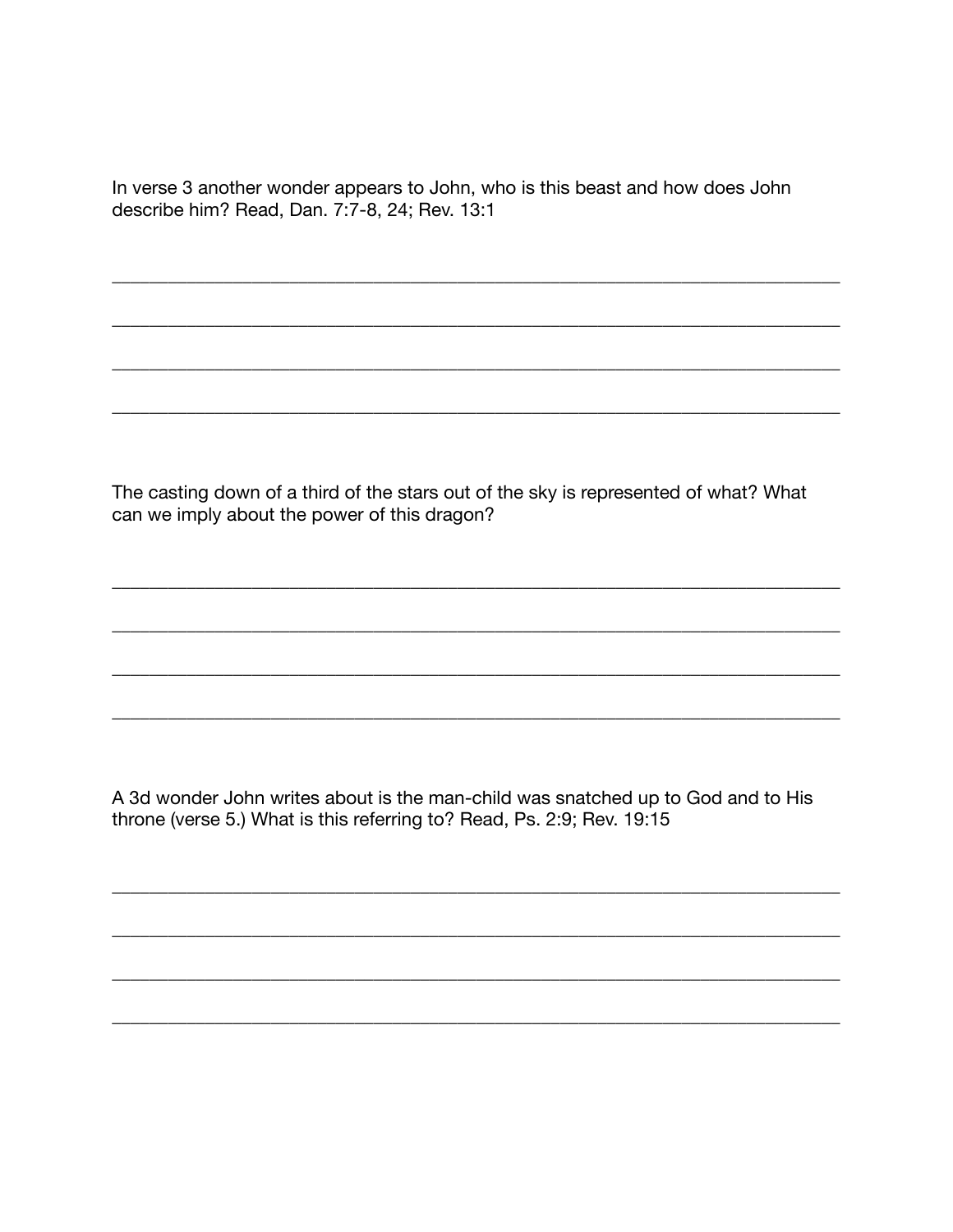| The actions in verses 5-6 cause a war in heaven to break out. Describe in your own |  |  |  |  |
|------------------------------------------------------------------------------------|--|--|--|--|
| words what took place? (verses 7-12)                                               |  |  |  |  |

After this war, what makes the devil so angry? How does this affect us on earth and especially as we head toward the end times?

In verses 13-14 the woman from verse 1 becomes the object of Satan's persecution, but she was given supernatural help, what was that? How does this allow her to be protected and by whom?